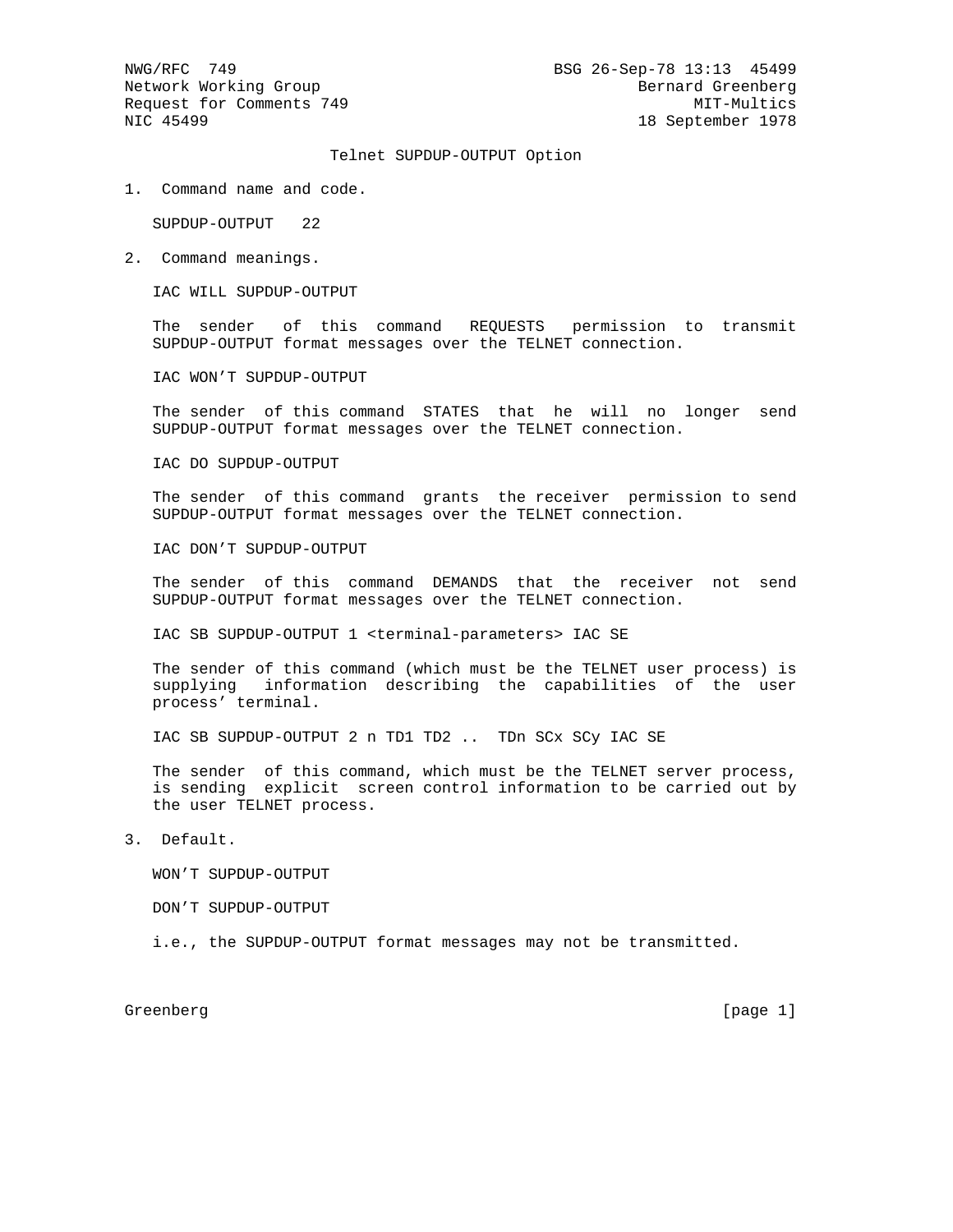4. Motivation for the option.

 The SUPDUP-OUTPUT protocol provides a means to access the virtual display support provided by the SUPDUP protocol (see RFC 734) within the context of a standard TELNET connection. This allows occasional display-oriented programs at non-display-oriented servers to take advantage of the standardized display support provided by SUPDUP. This cannot be done with the standard SUPDUP protocol or the TELNET SUPDUP option (RFC 736), for they both require that all communication after the negotiation to use SUPDUP has been completed proceed according to the protocol of RFC 734. This places upon the server total responsibility for screen management for the duration of the connection, which, by hypothesis, the non-display oriented server is not willing to accept.

 User TELNET programs at display-oriented user hosts provide local screen management by mapping the NVT commands of TELNET into local screen management commands; often, this involves scrolling, end-of-page processing, line clearing etc. The SUPDUP-OUTPUT option allows a display-oriented application program at the server side to take over screen management explicitly, via the SUPDUP display control repertoire. TELNET remains in effect throughout. The IAC IP and other TELNET commands are still valid.

 By means of the SUPDUP-OUTPUT option, display-oriented programs can run on the server host, and control the user host's screen explicitly. The user TELNET process sends a description of the user terminal (as specified in RFC 734) to the server TELNET process as a subnegiotiation block when the SUPDUP-OUTPUT negotiation has been successfully completed. The server TELNET process sends explicit screen control commands via subnegotiation blocks to the user TELNET process.

5. Description of the option.

 The SUPDUP-OUTPUT protocol may only be initiated by the server TELNET process. A server TELNET process wishing to take advantage of the SUPDUP-OUTPUT protocol will initiate a negotiation for it by sending IAC WILL SUPDUP-OUTPUT. The user TELNET process must accept or refuse the offer by sending IAC DO SUPDUP-OUTPUT or IAC DON'T SUPDUP-OUTPUT.

 If the user TELNET process agrees to support the SUPDUP-OUTPUT option, it must follow the sending of IAC DO SUPDUP-OUTPUT immediately with a description of the user's terminal. This information is described in RFC 734 as the "terminal parameters." It is to be sent as a series of six-bit bytes, one byte per eight-bit

Greenberg [page 2]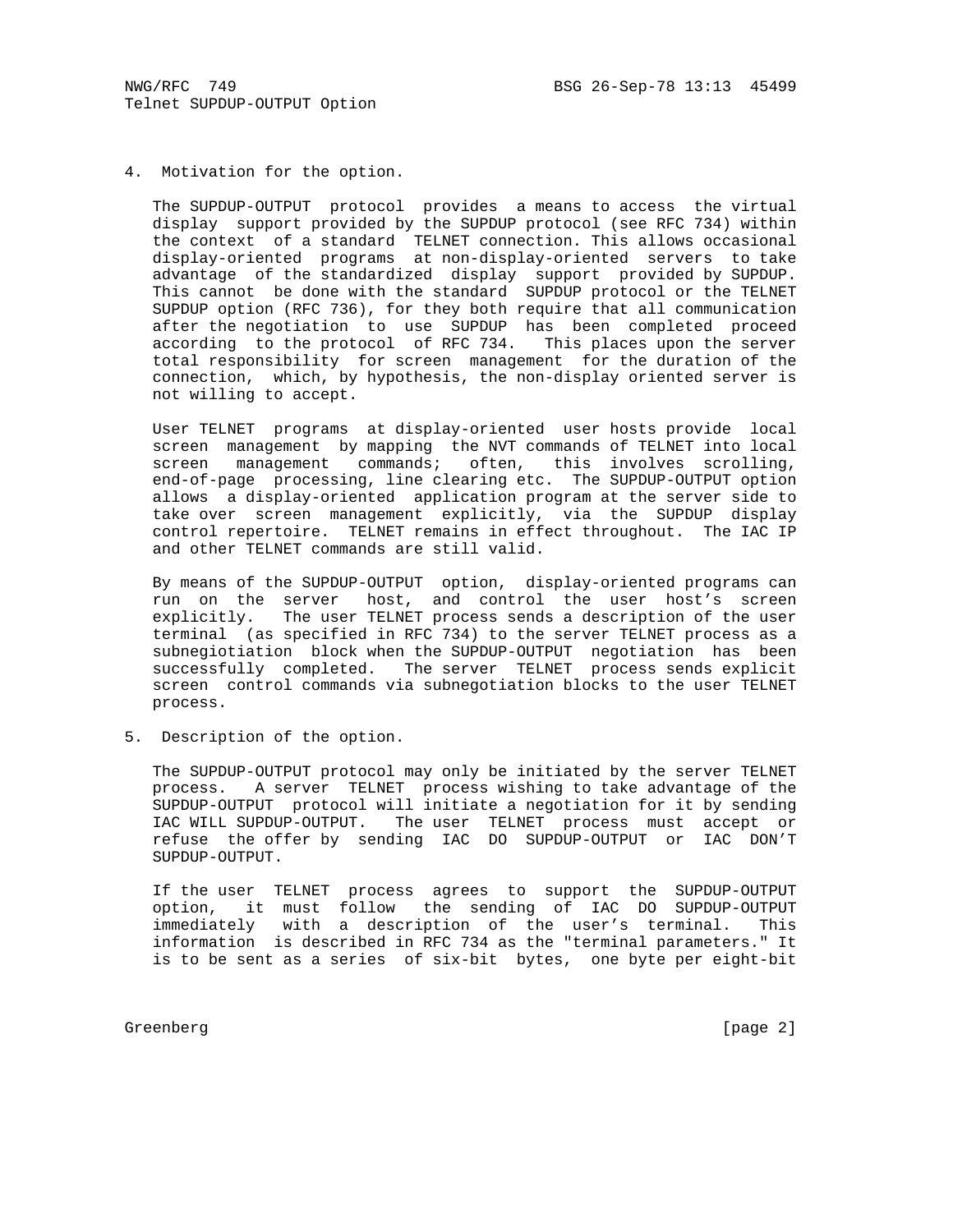TELNET data byte. These words may or may not contain the optional line speed and graphics capabilities parameters described by RFC 747; the first six bytes specify the count of 36-bit words to follow as described by RFC 734.

 The terminal parameter block will be sent as a subnegotiation of the SUPDUP-OUTPUT option:

IAC SB SUPDUP-OUTPUT 1 byte1 byte2 ... byten IAC SE

 The byte of "1" is a command code, for compatibility with future extensions. Upon receipt of the terminal parameter block from the user TELNET process, the server TELNET process may send SUPDUP-OUTPUT blocks as described below.

 The server TELNET process can specify explicit control of the user host's screen by the sending of subnegotiation blocks of the SUPDUP-OUTPUT option. The format of such a block, as seen in eight-bit TELNET data bytes, is:

IAC SB SUPDUP-OUTPUT 2 N TD1 TD2 TD3 ... TDn SCx SCy IAC SE

 The byte of "2" is a command code, for compatibility with future extensions. The TDm bytes are the "%TDCODEs" and printing characters of SUPDUP output of RFC 734. N is a byte containing a count of the number of TDm's in this transmission. N may be zero, and may not be greater than 254 (decimal). SCx and SCy are two bytes specifying the anticipated horizontal and vertical (respectively) coordinates of the cursor of the user host's screen after the latter has interpreted all the %TDCODEs in this transmission.

 The motivation for the SCx SCy screen position specification is to allow hosts running the ITS operating system, which will transmit the TDCODEs directly into the local output system, to assert the "main program level" screen position without any interpretation of the transmitted TDCODE sequence by the user TELNET program.

 The user TELNET process must manage the position of the local cursor with respect to standard TELNET NVT commands and output, and SUPDUP OUTPUT transmissions. The user TELNET process may assume that the server TELNET process is managing both NVT and SUPDUP-OUTPUT output in an integrated way.

 The SUPDUP-OUTPUT option makes no statement about how input is sent; this may be negotiated via other options. By default, NVT input will be used. The user-to-server screen management commands of RFC 734 are NOT implicitly handled by IAC WILL SUPDUP-OUTPUT.

Greenberg [page 3]